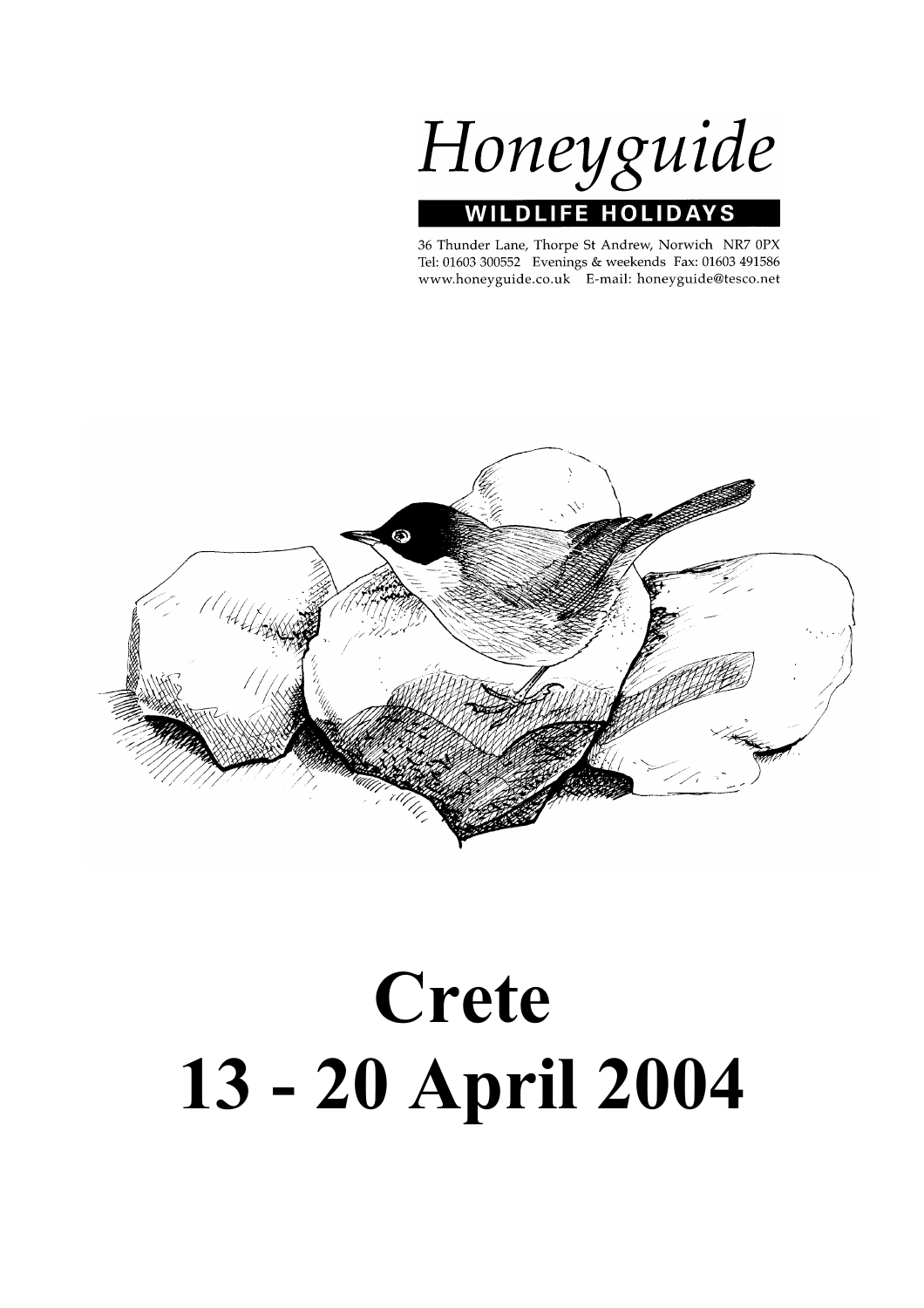# **Crete 13 - 20 April 2004**

# **Holiday participants**

| Sue Burge           | Oxford                |
|---------------------|-----------------------|
| Peter Burge         |                       |
| Dee Brown           | Leeds                 |
| Shirley Carré       | Sark                  |
| Roger Menhenett     | Littlehampton, Sussex |
| David Barker        | Fordham, Essex        |
| Donald Bellhouse    | Tring, Hertfordshire  |
| Margaret Bellhouse  |                       |
| Pat Fordyce         | Cirencester           |
| Kate Dalziel        | Truro                 |
| Sarah Rejman-Greene | Ipswich               |
| Malcolm Key         | Woodbridge            |
| Jane Key            |                       |
| Jonathan Ross       | <b>East Grinstead</b> |
| <b>Leaders</b>      |                       |
| Chris Durdin        | Norwich               |
| Ivan Nethercoat     | Beverley              |

Report by Ivan Nethercoat, with minor additions by Chris Durdin. Plant list compiled by Chris Durdin – incomplete as I lost my annotated list.

*Illustrations by Rob Hume, except black-winged stilt flock by Gary Wright. Front cover: Sardinian warbler*

As with all Honeyguide holidays, £25 of the price of the holiday was put towards a conservation project, in this case for the lammergeier project of the Hellenic Ornithological Society (HOS), which is based in Athens but whose work covers the whole of Greece and its islands. £1200 was given to HOS this year - £25 per person from the holidays in Crete and two in Lesvos. This brings Honeyguide's total contributions to HOS since the first Honeyguide holiday in Crete in 1995 to £4,945, and to conservation projects in Europe from all Honeyguide holidays to £33,330. We usually include a thank-you letter from HOS, but this hadn't been received when the report went to print.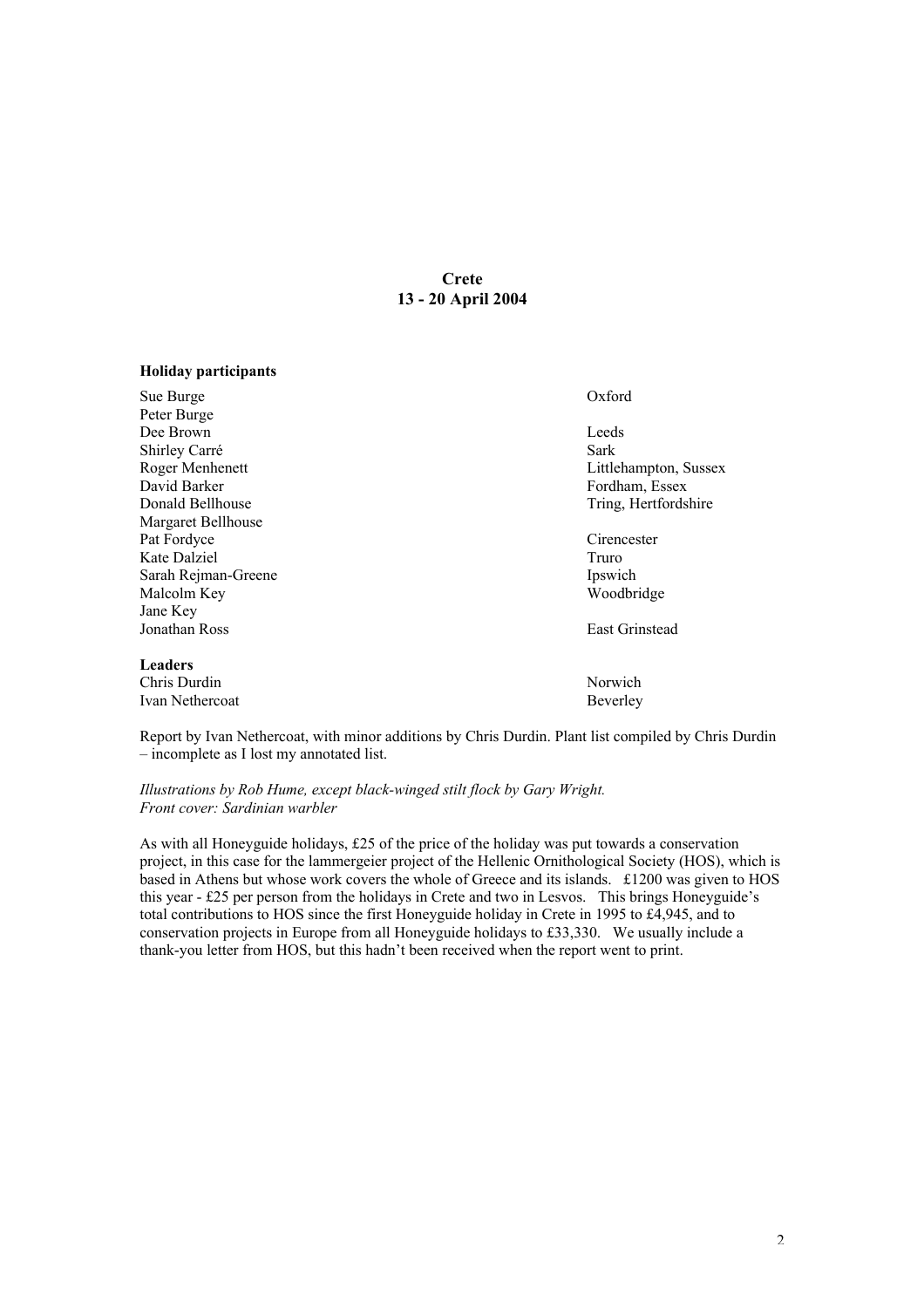# **Crete 13-20 April 2004**

In Greek mythology, Aiolos was the divine keeper of the Storm-Winds. He kept these violent sons of Typhoeus locked away inside his island of Aiolia releasing them on the command of the gods to wreak their havoc upon the world. He also had at his command the four Wind-Gods – Boreas, Zephyros, Notos & Euros.

Wind is a key feature of Crete. It defines the people and the landscape and leaves a lasting memory in the hearts of visitors. I have been to Crete four times now and each has been very different. Sometimes it is dry and hot with flowers just starting to come through or suffering through lack of rain. Sometimes it is very wet and thundery, great for birds but not so good for flowers. This year was the best combination with stunning flowers  $(16 + \text{species of orchids})$  and fewer species but good quality birds (bee-eaters and lammergeier) and no rain to stop our travels. Our price though was to be in the playground of Aiolos. April 2004 it seems was the month when he and the four wind gods came out to play. It was however a price well worth paying for some great wildlife.

# **Tuesday 13 April – Gatwick to Plakias**

An early gathering at Gatwick for a 0930 flight to Heraklion. The Monarch flight was on time and went without a hitch, transporting us from post-Easter spring sunshine to a overcast but very warm Crete. All passengers accounted for but not seen. One eluded the leaders until turning up as the last passenger on the plane. Not because of bad timing but because she had been chosen for the big inspection. So with bags searched, binoculars tested for traces of explosives and a few searching questions they were allowed onto the plane, the authorities no doubt expecting the news of their efficiency to be rapidly spread among the rest of the passengers.

The road along the north coast does not show Crete at its best but thankfully the route soon takes us south into a calmer, greener world. The sun was occasionally breaking free of its grey prison to highlight hillsides of giant fennel and fields of asphodel. Birds of prey gave brief tantalising views whetting the appetite for what the rest of the trip would offer.

Soon the views disappeared behind the high imposing walls of the Kourtaliotiko gorge before greeting us again with sunshine over the South coast before dropping down into Plakias.

After a short walk to the hotel our host, Geroge Dimakis, greeted us with tea before allocating rooms. While the group were emptying bags a pair of golden eagles hunted on the ridge while in the wet scrub at the back of the hotel a great reed warbler skulked through the bushes and into a patch of giant reed as a large flock of swallows fed among the olives. Below them the spikes of loose-flowered orchid added bright purple to the fresh grass.

An excellent meal at the Sophia taverna set us up for the rest of the night and we left wondering what tomorrow might bring......

# **Wednesday 14 April – walk to Mirthios**

An overcast but warm morning. A pre-breakfast walk was pleasant but a little quiet. A small flock of short-toed larks fed on the beach and stonechats and crested larks (*right*) gave good telescope views while a common sandpiper bobbed and dipped in the stream.

After breakfast we set off for Mirthios, a small village overlooking Plakias, where lunch had been booked in the taverna.



Bermuda buttercups carpeted any undisturbed area but remained closed

in the overcast weather. Again migrant birds were apparently absent except for the buzzards that kept our attention skyward while chaffinches seemed everywhere. Tongue orchids and dragonarum poked out from the vegetation.

The path eventually left the track and became more uneven as it started to climb up the valley side. at this point the group split with those in need of a more gentle approach took the road and the remainder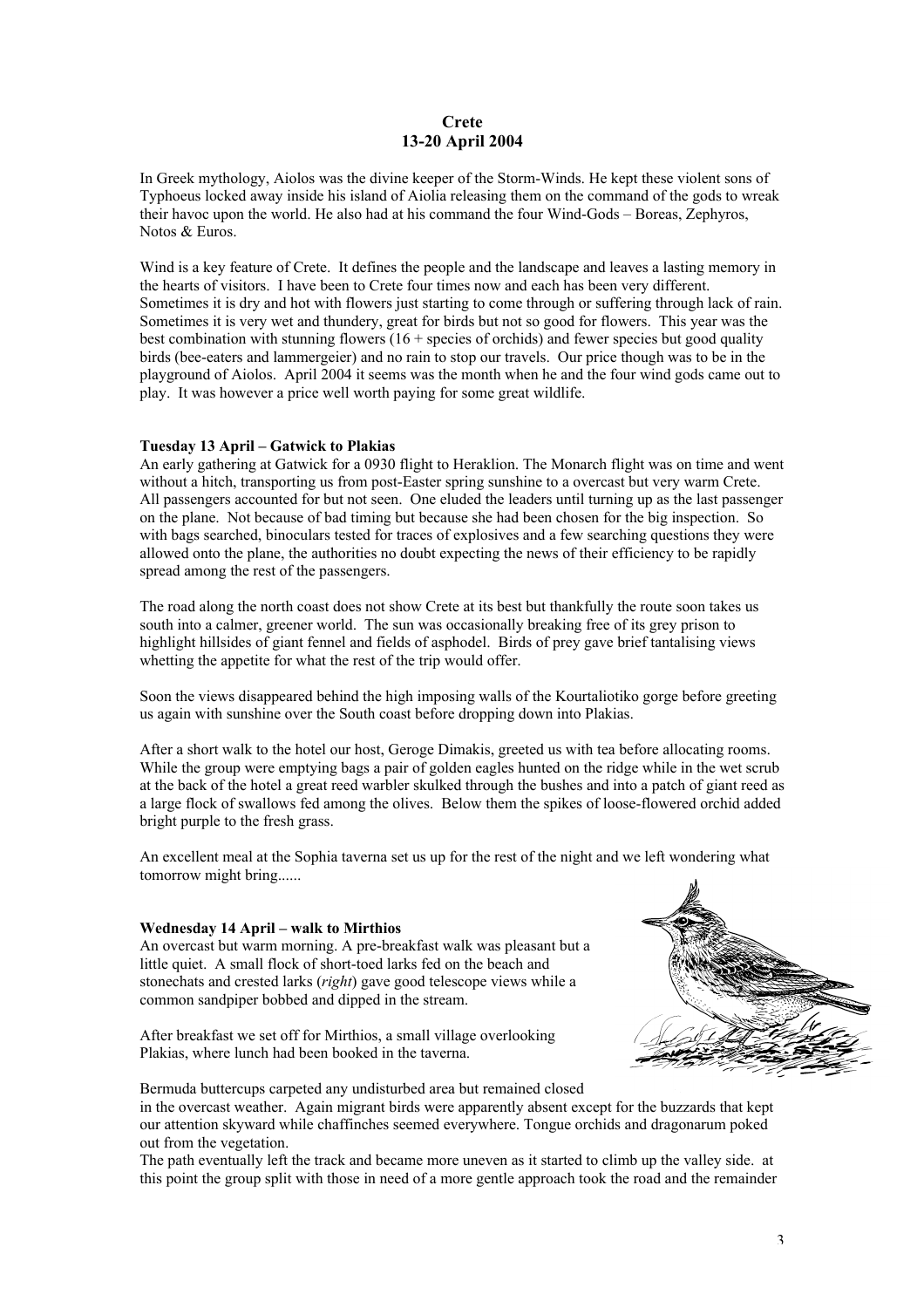battling on to a Venetian mill; used for olive pressing many years ago, it now echoes to the calls of blue rock thrush.

The sun appeared and rapidly the day became very warm with a gentle breeze. From here the path should have been a roughish but easy climb. Instead it became a major task as much of the track had become impassable due, perhaps to very heavy snow a few months before that had pushed trees and bushes down onto the footpath. My earlier reassurance that we would not be going on all fours or over very steep terrain was proved dramatically wrong. However the group did not want to go back so we pressed on, eventually reaching the track to Mirthios and a welcome beer and spectacular view. By now the sun was blazing and the walk downhill to Plakias was a hot and dry but very pleasant experience. A quiet time for birds but butterflies were on the wing and the plants provided plenty of visual excitement. Egyptian locusts exploded and lizards scuttled away from heavy feet. Meanwhile, Kate took the slightly longer and less steep route along the road, and reported a collared flycatcher in the olive grove

# **Thursday 15 April – Kourtaliotiko gorge and Spili bumps**

Clear skies but a strong wind. A pre-breakfast drive along the coast to Souda proved a worthwhile trip. Despite the wind, the smaller birds were more obvious with plenty of corn buntings, telescope views for everyone of Sardinian warbler but also migrants such as woodchat shrike, wood warbler and pied and spotted flycatchers.

After breakfast, we did the short drive to Kourtaliotiko Gorge. The wind in the gorge was ferocious but where we stopped it was a little more sheltered, allowing excellent scope views of griffon vultures on the nest with young; raven and kestrels were fighting in spectacular aerial tussles while below a male blue rock thrush was claiming his territory. A wonderful male black-eared wheatear landed in front of us long enough for most of the group to see him well.

The botanists descended the gorge in strong wind, finding local specialities including Cretan cyclamen, procopiana (an endemic comfrey) and fragrant storax trees. Those preferring a more gentle stroll took the long track below the road. Eastern festoon butterflies were patrolling the path as a pair of chukars made their way among the rocks on the far side of the gorge.

Our lunch was the now traditional stop for gyros in Spili town, now a little less congested with traffic than in the past due to new off-steet parking. Then on to the Kedros foothills, more often known as "Spili Bumps". Here the clouds obscured the sun and the wind seemed even stronger but nothing can lessen the experience of this (unprotected) botanical treasure. Carpets of Italian man and few-flowered orchids could be seen from the road: the day's tally included thirteen species of orchid, three species of iris and wild tulips galore.

Hooded crows, a small flock of skylarks and northern wheatear fed in the fields nearby. A few score yards up the road, Kate left the party to, well, find a bush, and again came back with a report of a collared flycatcher. Not that anybody had doubted yesterday's report, you understand, but a search along the river found superb male collared flycatcher that sat and posed for the telescope, before disappearing out of the wind.

# **Friday 16 April – Phaestos and Agia Triada**

A fierce gale took hold during the night and kept going into the morning, often gusting with enough force to push one forward. Thus the early morning crew set forth. Damnoni provided brief shelter for us and three swallows, among them a red-rumped swallow (*right*). The sea was being whipped up into water spouts and flying through the turbulence, two wood sandpipers struggled to find a calm resting place after their departure from Africa.

Heading back to the hotel for breakfast Chris prompted a quick test of the braking efficiency of the bus by calling out "land crab". As we got out, this enigmatic crustacean was heading for the shadow of the bus as it attempted to cross the road. Land crabs are seldom seen except as crushed shells on

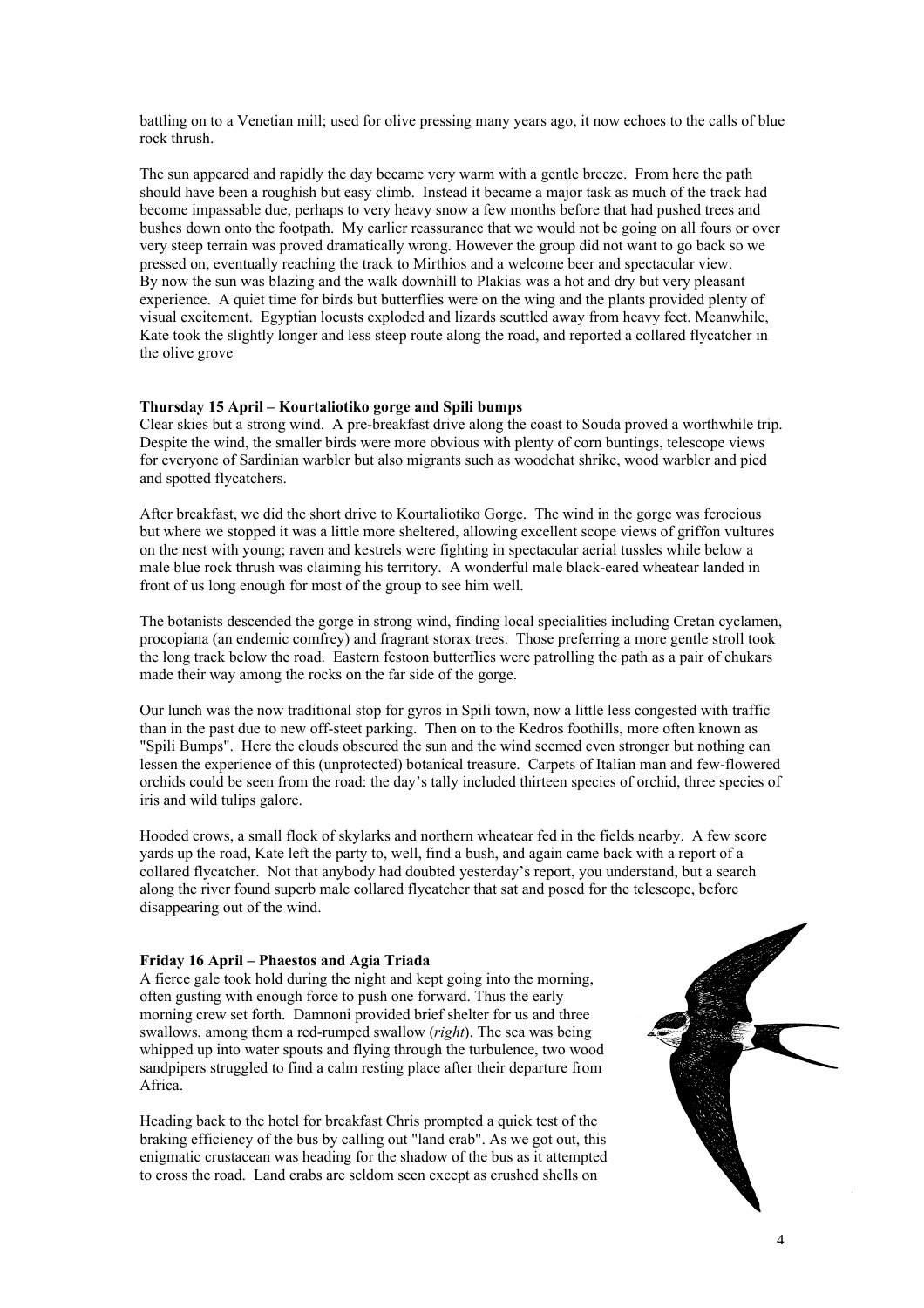the roads in the autumn so this was a very lucky find and a real highlight for the week.

Our journey to the Minoan palace at Phaestos proved a good choice as the area provided shelter and sunshine. The walk up to the palace gave good views of alpine swift, Sardinian warblers and stonechats feeding young. David and Dee stayed watching the area while the rest of us made use the cafeteria and came up to tell us we had missed what the believe was a semi-collared flycatcher. It was, however, not seen again and we made our way down the road – along which there are many bushes of Cretan ebony – to Agia Triada. The botanists took to the hillside while the birders kept to the road. Dragonarums in full flower were a stunning sight while below a Sardinian warbler was feeding three very small chicks.

Lunch was spent overlooking the valley of the river Geropotamus. Alpine swifts cruised overhead while buzzards displayed in front of us. Far below in the valley a cuckoo sped through the olive groves and a squacco heron flew to a new fishing spot along the river. In the distance the sound of bee-eaters calling to each other drifted tantalisingly to our ears but no bird could be seen.

After lunch we took a stroll down the track to the river. As we approached the olive grove, four beeeaters suddenly appeared over the trees and then disappeared behind the foliage. Feeling lucky, a few of us took a convenient track off through the grove that led us to a calm ridge where below us the birds were feeding, occasionally coming into view. Eventually three of them were found perching on dead trees giving brief but fantastic telescope views for the few that came. As the rest of the party joined us they tool to the air to be joined by 13 companions, all calling to each other as they set off down the valley.

In the river area were little ringed plover, common sandpiper and greenshank but star bird was a very obliging hoopoe that allowed everybody to get a good telescope view of this often elusive species.

# **Saturday 17 April – Agia reservoir and Rethymnon**

Calmer weather and bright skies: today's destinations were Agia reservoir and Rethymnon on the north of the island. The route took us via the Kotsiphou Gorge and Lake Kournas.

The first stop, approaching Kotsiphou Gorge, gave us a calm look back over the bay of Plakias and a sky full of swallows and martins. A stunning blue rock thrush perched in perfect light and tree pipits called as they made their way through the gorge. Onto the narrowest point of the gorge and through the other side a nightingale flew across the stream as we left the vehicles, its rusty tail betraying its identity as it disappeared into the undergrowth. Eventually, all who persevered had good views of this notoriously elusive bird. On the cliffs and edges of fields wild Cretan arum grew, a yellower plant than the brilliant white domesticated varieties in the village gardens, and shrubby flax here clings to the gorge's rock-face. Up on the hillside Chris spotted more delightful flowers including a Bishop's ophrys *Ophrys episcopalis* or *Ophrys holoserica*. [This late spider-orchid type, which isn't illustrated in Collins 'Mediterranean Wild Flowers', had been put down in previous years as a hybrid of woodcock and sawfly orchids, but there are photos in the 'Orchids of Crete and Karpathos' and in 'The Flowers of Crete', glossy books available locally. It is named as *Ophrys episcopalis* in the former and *Ophrys holoserica* in the latter.]

Lake Kournas was a welcome stop for coffee and local yoghurt and honey, a Greek speciality. Across the lake a very distant squacco heron, with its yogurt-and-honey plumage, was perched giving unspectacular views, even in the telescope. We left the lake to the little grebes and headed to the reservoir at Agia.

Since our last visit a new taverna has appeared on the edge of the lake and was making its trade from visiting birdwatchers, a welcome state of affairs that might help to keep the lake a safe haven for birds. For here was a host of birds seen both very close and in excellent light. Several garganeys, very confiding wood sandpipers and ruffs, marsh harriers were a good start but this terrific site also went on to give us great views of a collared pratincole hawking insects and several little crakes leaping across a small channel and feeding on the edges of the reeds. Overhead came a large eagle, initially assumed to be golden but wing shape and tail length were not right; an assertive cry of "lesser spotted eagle" came up from a Danish birder and the puzzle was solved. The white in the tail and across the wings was perfect and the distinctive flying position all fitted. He had seen another earlier in the day and also the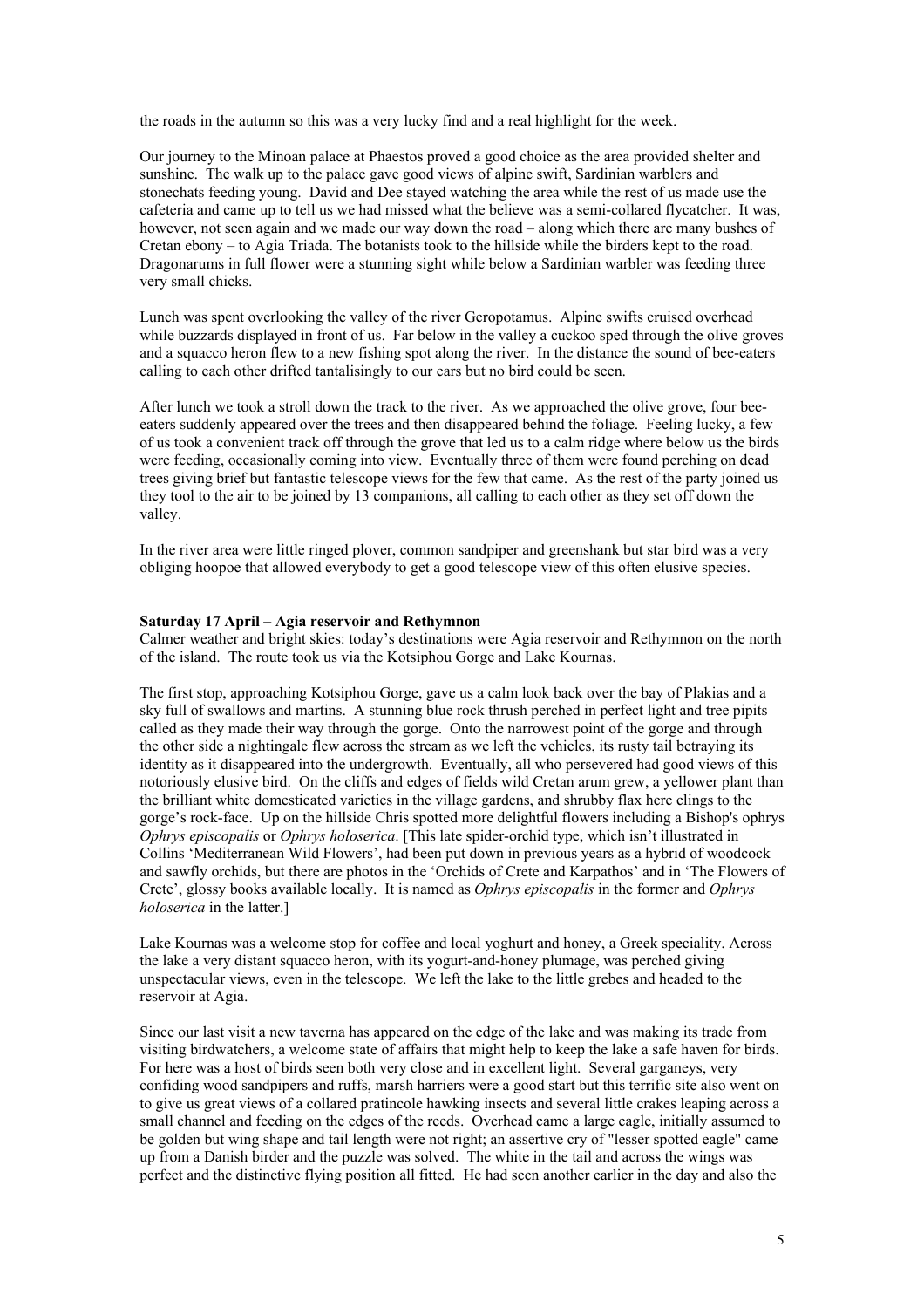day before. Crete is not the normal route for these birds so this was a lucky appearance. In the meantime, two squacco herons appeared across the water and gradually made their way to our side, eventually sitting right out in the open, still looking miserable but allowing really good views. In the mountains a thunderstorm was head and as the skies over the hills darkened the lake suddenly had a swarm of house martins.

On route to Rethymnon we stopped at a small wetland at Georgiopoulis, but here the wind was again severe and the water almost devoid of birds. So we headed on to Rethymnon, where it had been raining and was distinctly cool and overcast. A taverna was booked we headed off to the Fortezza and harbour. Squirting cucumber and both varieties of Hottentot figs grew on the embankments. In the harbour, pallid swifts were flying low but the distinction between these and common swifts was not easy to make in the fading light.

# **Sunday 18 April – Moni Preveli**

Calm but overcast. The rain had reached Plakias yesterday and now the fields behind the beach had several whinchats and flocks of corn buntings. At Damnoni, all was calm except for a great reed warbler clambering about through reeds and bushes.

Moni Preveli was our destination, a monastery at the head of a valley made famous during the war as the site from which allied troops were evacuated from the island while under German occupation. A pied flycatcher watched us drive by while farther up Kate's acute distant vision brought us to a stop as we checked out tow birds of prey. They turned out to be buzzards but while we stopped a woodlark called and a red-rumped swallow flew in front of us. Sarah asked what the birds were "with chestnut on their back" and David followed this up with "bee-eater"! Flying among the trees below us, hawking insects alongside house martins it was a great site but when it perched in a dead tree with 13 companions it made a perfect picture.

At the monastery, there was the most extradinarily tame pair of ortolan buntings feeding just over the low wall round the car park. Wood warblers were feeding in the trees but among the scrub in the valley were many 'pied' type flycatchers with at least four of these collared, three splendid males and a female. Here too were turtle doves and wood warbler, and over the ridge a Montagu's harrier appeared briefly before continuing north.

Lunch was taken in the taverna with a view at Mirthios. The afternoon was free time but as lammergeier had eluded us it was back to Kourtaliotiko Gorge for maybe the last chance to see one. Low cloud was still clinging to the tops of the first ridge so signs were not good. However the griffon vultures were airborne, frequently disappearing into the cloud they did not seem too bothered by the moisture, using the constant updrafts to keep airborne instead of thermals.

We watched many griffons coming and going when suddenly there was a large dark bird on the ridge with a long tail: a lammergeier, quite different to the griffons nearby. It disappeared into the cloud before reappearing and crossing the gorge at speed as if to land out of site. A brief and rather unsatisfying view if truth be told, but we moved on down the gorge in the hope of catching another glimpse. Here it was darker and colder but the air was still a dynamic place with crag martins and vultures making frequent appearances, a pair of buzzards displaying by dropping sticks and diving down to catch them in breath taking aerobatic control while a lone male Montagu's harrier battled north against the wind.

Meanwhile, down on the beach, migration was in evidence as five squacco herons flew in off the sea and landed alongside Peter. Still looking miserable (the herons that is).

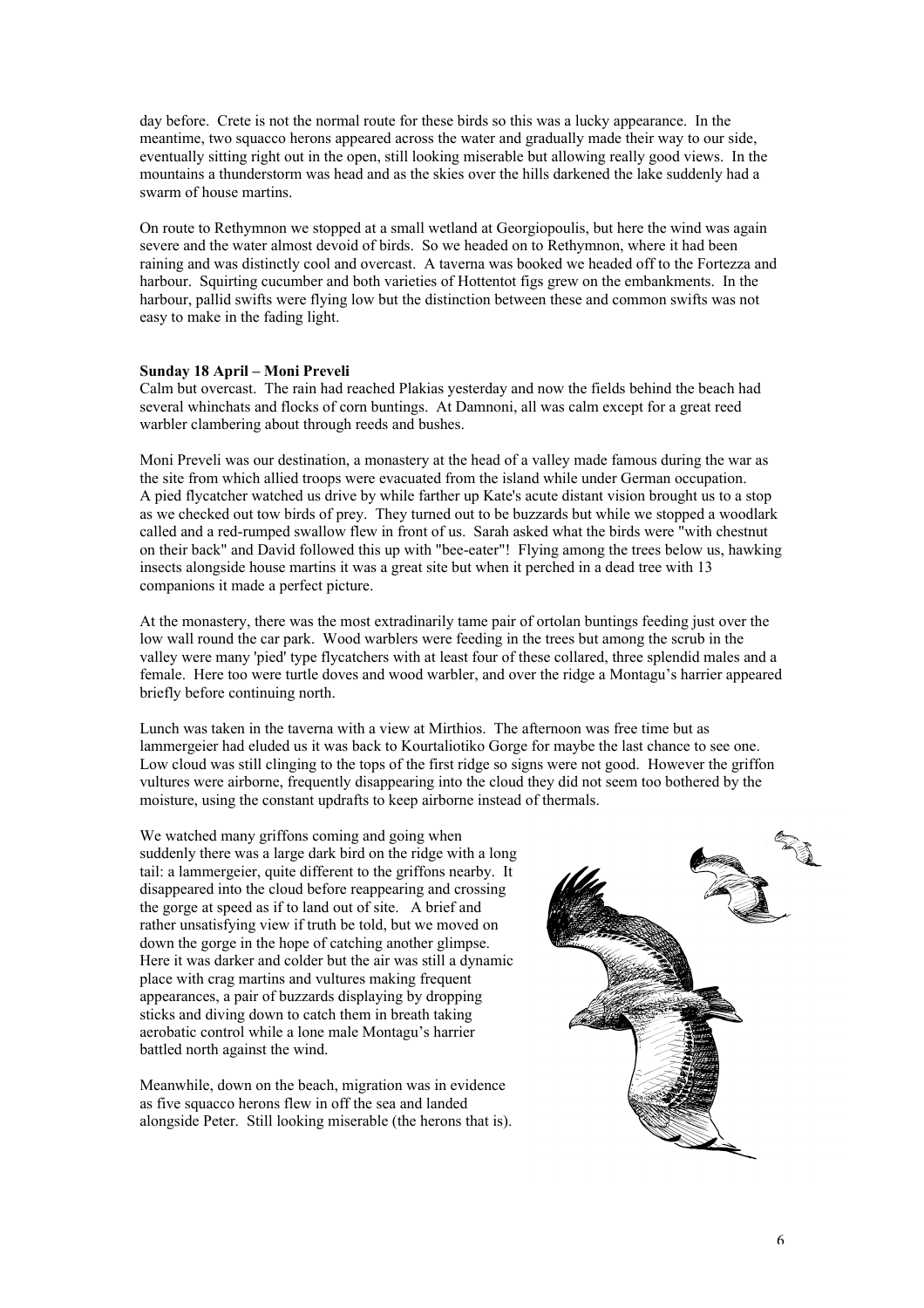# **Monday 19 April – Frangocastello and Imbros gorge**

Clear, calm and hot. Not the best weather for Frangocastello where a good thunderstorm is often needed to bring the migrants down onto the coast. However, it was good to be warm and without a gale force wind pushing us along. Six purple herons appeared off the sea as we left the vehicles but they did not stay. On the coast several common sandpipers were feeding on the rocks but inland things were a little quiet. A quail, disturbed by accident gave a brief flypast for those lucky enough to be looking in that direction and on the fields several northern wheatears were feeding. Star of the area was the magnificent flowers of dragonarum bursting forth from the cliffs. It was very hot in this exposed shadeless area so we did not wait too long before retreating to the taverna.

Walking to an area of low, coastal scrub, a woodchat shrike was perched, sentinel-like, on the low bushes. Alongside it was a Sardinian warbler looking very agitated. As shrikes are really small birds of prey they are not welcomed by breeding warblers. The Sardinian was followed to a bush were she was carrying food to a nest, also in the bush were what appeared to be a pair of spectacled warblers, just out of site enough to be difficult. They soon showed much better and later Kate discovered a very clear female bird as she squeaked along the track. Pishing shoes, now there's an idea.

As the weather was good we took the road west to Imbros gorge. From the first layby we were greeted with yellow asphodels as far as we could see and woodlarks carrying food to a nest close to the road. High overhead the griffons continued to sail past in a heat haze. The second stopping point took us much higher. Here we spent sometime soaking up the sun while enjoying a spectacle of birds of prey. Griffons were still sailing by, but now they were joined by others. Kate again picked up some distant specs and as we all concentrated our gaze toward the apparently empty sky the birds came closer. One took the form of long wings and clear black and white underparts, with white on the back of the bird as it turned. A Bonelli's eagle, a rare bird over much of Europe and always hard to find. However not everybody had followed the same bird and a confused cry came up from Roger who was following something very different, a lammergeier! The bird drifted across in the company of griffon vultures, its huge long tail and different shape very clear.

Chris then picked up a small bird flying through the gorge and just got a long enough view to shout "golden oriole" before it disappeared out of view (his second for the week). As is often the case the skies quietened down for a while and then picked up again with another Bonelli's eagle showing briefly but eventually returning with mate for a good view before they both landed on a very distant tree. The lammergeier sailed back again and than a distant male Montagu's harrier appeared, presumably fresh in off the sea and heading north.



# So a good afternoon, topped off nicely

with a fine show of wild lupins on the way back before some fine evening views over Plakias for the photographic record.

## **Tuesday 20 April – Plakias to Gatwick**

Our last morning, but with our coach due at 11.30 still time for a pre breakfast trip to Moni Preveli's valley. Not long into the valley and a golden oriole flew over the bus and into a roadside tree. Thanks to Malcolm's eyes (again) this highly camouflaged bird was spotted and seen by all of us before moving on out of site. A stop at the Venetian bridge for small birds by the river produced a wonderfully aesthetic purple heron perched atop a pine tree.

From the car park, chukars could be heard calling across the valley while a buzzard rested on rocks before continuing its northern migration. Below us some dogs were coursing the valley and eventually put up a hare and pursued it through the bushes so we headed back. A fantastic black-eared wheatear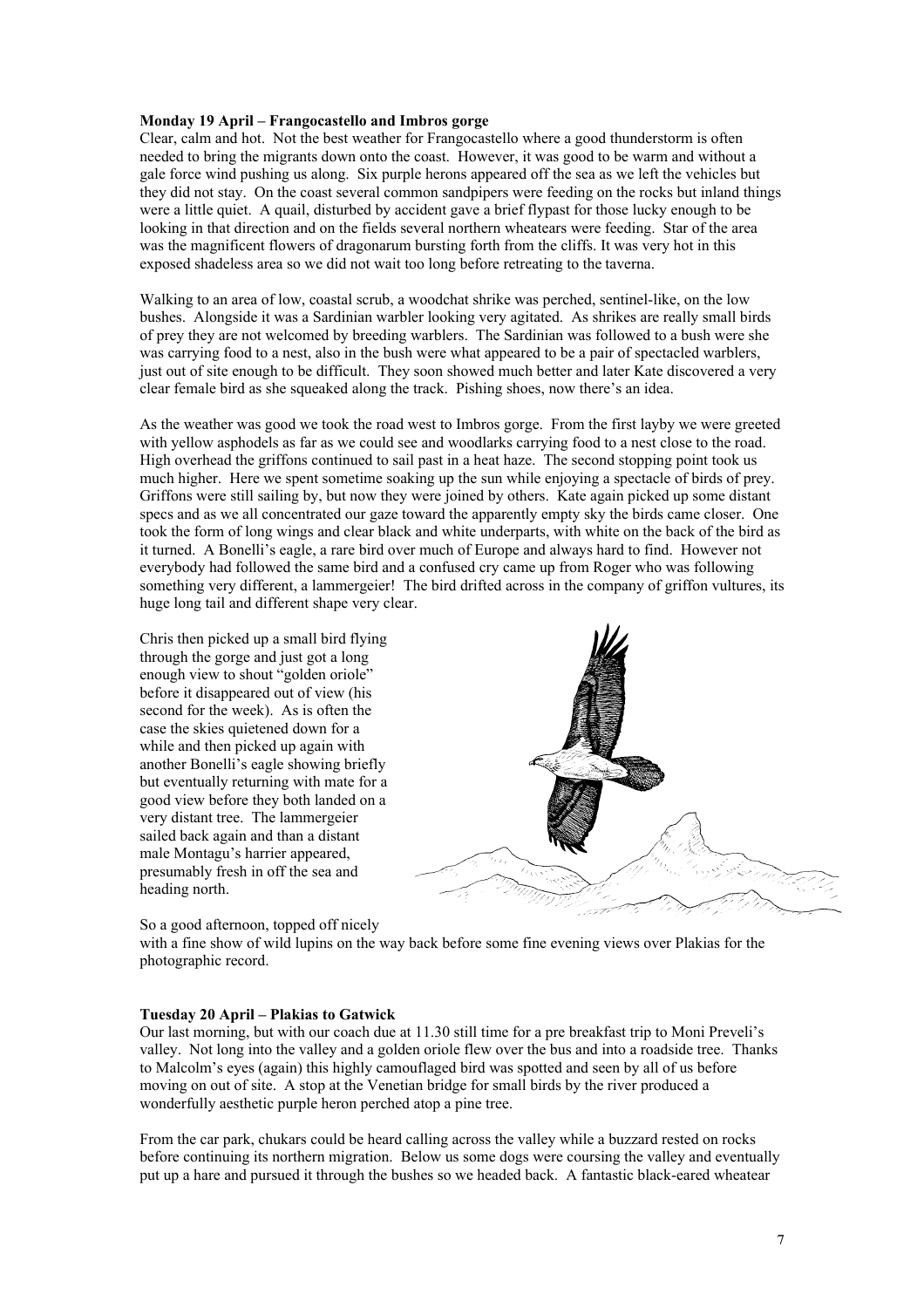was waiting round the corner and by the old monastery a redstart caused us to stop the vehicle. From this unexpected stop we also saw wood warbler willow warbler and two stunning male golden orioles. Back to the hotel for breakfast and packing. Keeping the binoculars handy, a trip to the bakers for lunch proved productive with 12 black-winged stilts flying around the bay, unsure of where to rest. On the edge of the bay 24 little egrets perched, sentinels wishing us farewell.

Back to Blighty and a distinctly cooler climate. Thanks for a great week, a mix of good birds, stunning flowers and great people.

Ivan



# **Nominations for wildlife highlights of the week**

Jonathan: Agia reservoir and collared pratincole Roger: orchids Sarah, Peter, Donald: ortolan buntings Sue, David: dragonarum (despite Sue's enthusiasm for identifying medicks …) Jane: bee-eaters Pat: dragonarum, bee-eaters Kate: carob, orange blossom scent Margaret: 'orchid hill', woodchat shrike Malcolm: orchid hill, ruffs with wood sandpipers at Agia reservoir Shirley: squacco heron, woodchat shrike, lammergeier's 'Mexican wave' wing flap Dee: ortolan buntings, dragonarum and asparagus pea Ivan: land crab Chris: collared flycatchers and *Ophrys holoserica*

# **BIRD LIST CRETE 13-20 April 2004**

| Little grebe:             | 4 Lake Kournas and 20+ Agia reservoir on 22nd.                           |
|---------------------------|--------------------------------------------------------------------------|
| Mediterranean shearwater: | 3 seen very distant from Plakias beach                                   |
| Squacco heron:            | Flock of five on Plakias beach, on 18 <sup>th</sup> , 1 at Kournas, 1 at |
|                           | Geropotamus river                                                        |
| Little egret:             | Largest flock was 24 in Plakias bay on 20th                              |
| Grey heron:               | 1 at Giorgiopoulis, 1 at Souda.                                          |
| <b>Purple heron:</b>      | 1 at Agia, 6 at Frangocastello 1 Perched in trees by Venetian            |
|                           | bridge en route to Moni Preveli                                          |
| Mallard:                  | A few at Agia.                                                           |
| Garganey:                 | c 6 at Agia.                                                             |
| Lammergeier:              | One bird seen very briefly and not well at Kourtaliotiko on 18th.        |
|                           | Better views at Imbros Gorge on 19 <sup>th</sup>                         |
| <b>Griffon vulture:</b>   | Seen regularly over hills. Birds on nest with young at southern end      |
|                           | of Kourtaliotiko gorge.                                                  |
|                           |                                                                          |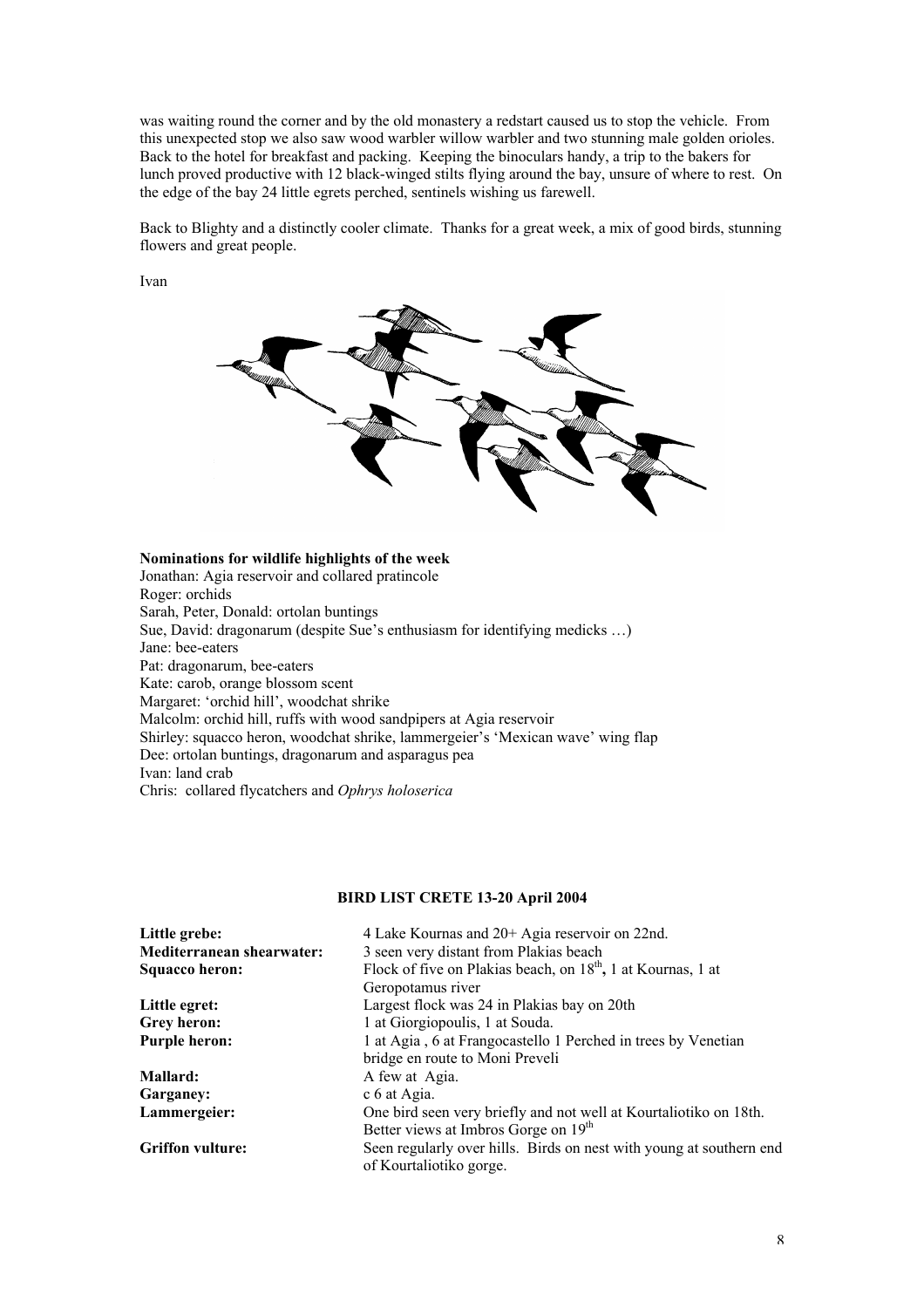**Sand martin:** Several at Agia

**Lesser spotted eagle** 1 flying North over Agia reservoir on 17<sup>th</sup>. Birders at Agia also reported them going over the same site the day before. **Marsh harrier:** One from the coach going to Plakias on 13<sup>th</sup>. Male and 2 females at Agia on 19<sup>th</sup>. **Montagu's harrier:** 1 female at Moni Preveli, 1at Kourtaliotiko gorge, 1 male at Imbros **Buzzard:** Common and widespread. Golden eagle: Two distant birds seen from Plakias on the first evening hunting on the hill above Mirthios. **Kestrel:** Common and widespread. **Hobby:** 1 seen while traveling to Frangocastello **Eleonora's falcon:** Possible sighting in Moni Preveli valley **Peregrine:** 1 at Kourtaliotiko, 1 from Taverna in Mirthios **Chukar:** Several at Moni Preveli, 2 at Kourtaliotiko. **Quail:** 1 flushed from undergrowth at Frangocastello **Little crake:** At least 6 at Agia reservoir **Moorhen:** One at Giorgiopoulis and lots at Agia **Coot:** Many at Agia reservoir **Black winged stilt:** 12 flying around Plakias bay on the morning of 20th **Collared pratincole:** 1 hawking insects at Agia on 17th Little ringed plover: Plakias, Geropotamus, **Ruff:** Very close views at Agia reservoir. **Snipe:** 1 flushed from puddle in rough ground in Plakias **Wood sandpiper:** Seen at Damnoni, Plakias and Agia **Common sandpiper:** Plakias beach and river, 7 on rocks at Frangocastello **Yellow-legged gull:** Common and widespread. **Rock dove:** Several apparently wild birds at Kourtaliotiko gorge<br>Woodpigeon: Seen regularly below Mirthios **Woodpigeon:** Seen regularly below Mirthios<br> **Collared dove:** Common and seen most days in Common and seen most days in ones and twos. Turtle dove: One or two at Moni Preveli. **Cuckoo:** The only sighting was of one from Agia Triada on  $17<sup>th</sup>$  flying among fields in the valley below. **Swift:** Seen in good numbers each day. **Pallid swift:** Only confirmed at Rethymnon harbour. **Alpine swift:** Seen most days often giving very good views at low level. **Bee-eater:** 16 perching in nearby trees at the Geropotamus river near Agia Triada on  $16<sup>th</sup>$ . 13 perched in tree part way up the valley to Moni Preveli on 18th **Hoopoe:** Hard to find with two birds 'fighting' at Phaestos on 16<sup>th</sup> and one in Geropotamus river valley. **Short-toed lark:** A flock of six at Plakias beach on 14<sup>th</sup>. **Crested lark:** Common and widespread. **Skylark:** Elusive small flock of c 15 birds at Spili bumps **Woodlark: One on way up to Moni Preveli and one seen carrying food in a** lay–by on the road up to the Imbros Gorge. **Crag martin: Regular in Kourtaliotiko gorge on 19th and seen from minibus each** time we passed through the gorge. **Swallow:** Many flocks each day passing through. **Red**-**rumped swallow:** Good views at Damnoni, Moni Preveli. **House martin:** Many hundreds passing through. **Tree pipit:** Sightings become more common throughout the week. **Yellow wagtail:** Blue-headed at Plakias, black-headed at Agia **White wagtail:** Odd birds at Plakias and Kourtaliotiko. **Wren:** Only one, which was heard in the Kourtaliotiko gorge **Nightingale:** One at Kotsiphou, one at Moni Preveli, one at Souda.. **Redstart:** 1 at Frangocastello in olive grove 19<sup>th</sup>, 1 in Moni Preveli valley  $20<sup>th</sup>$ **Whinchat:** Several at Plakias after rain and on reeds at Agia **Stonechat:** Seen well most days. **Wheatear:** 4 at Frangocastello, individuals elsewhere.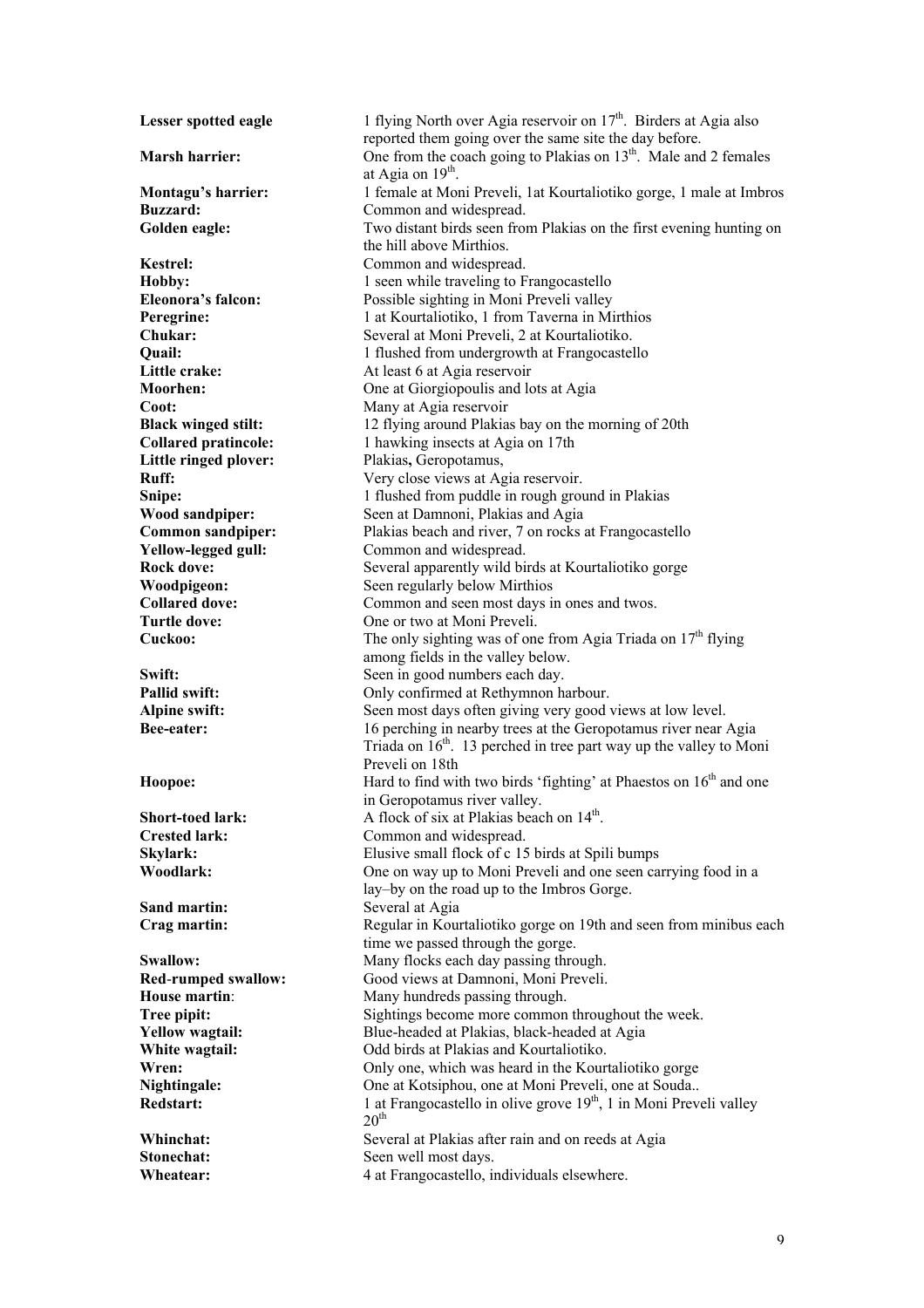**Black-eared wheatear:** 1 in Kourtaliotiko, 2 at Moni Preveli **Blue rock thrush:** A pair in Kourtaliotiko gorge; Kotsiphou Gorge, and Moni Preveli **Blackbird:** Common and widespread. **Cetti's warbler: Regularly heard singing but rarely seen.** 1 seen briefly from bridge behind Plakias. **Sedge warbler:** Several at Agia reservoir. **Great reed warbler:** One bird present behind the hotel in Plakias from 19<sup>th</sup>, one showing well at Damnoni **Spectacled warbler:** At least two birds at Frangocastello<br> **Sardinian warbler:** Common and widespread. Common and widespread. **Blackcap:** 1 singing in Spili car park **Wood warbler:** 1 at Souda bay, several at Moni Preveli **Willow warbler:** 1 at Moni Preveli on 19<sup>th</sup>. **Spotted flycatcher:** Only 3 sightings **Pied flycatcher:** Several at Moni Preveli and other locations. **Collared flycatcher:** Several throughout the week, more than pied. 1 male below Mirthios on 14<sup>th</sup>, 1 male in trees along river at Spili Bumps on 15<sup>th</sup>, at least 6 at Moni Preveli 18<sup>th</sup>. One male at Frangocastello, 18<sup>th</sup>. **Semi-collared flycatcher:** A bird showing characteristics of this species was seen at Phaestos by two participants. However the conclusion of the observers was that they couldn't be definite about its identification. **Blue tit:** Common and widespread. Great tit: Common and widespread. **Golden oriole:** Excellent views at Phaestos on 20th. Singles also seen briefly on  $14<sup>th</sup>$  and 19th **Woodchat shrike:** Singles at Plakias, Souda, Frangocastello. **Jay:** Two probable birds seen briefly in silhouette at Imbros gorge Chough: Distant views in Kourtaliotiko gorge Distant views in Kourtaliotiko gorge **Jackdaw:** Common in gorges.<br> **Hooded crow:** Common and wides Common and widespread. **Raven:** Seen in every gorge and often during journeys. **Italian sparrow:** Common and widespread. **Spanish sparrow:** Seen at Plakias **Chaffinch:** Common and widespread. **Serin:** 1 from car near Spili, 1 on Phaestos to Agia Triada road Greenfinch: Common and widespread. Goldfinch: Common and widespread. **Linnet:** A few birds at Spili only. **Cirl bunting:** 1 singing briefly at Phaestos<br> **Ortolan bunting:** Excellent close views of a pa Excellent close views of a pair of birds below the car park at Moni Preveli. **Corn bunting:** Locally common. Flock of 10 birds at Plakias on 18<sup>th</sup>.

# **BUTTERFLIES**

Swallowtail Scarce swallowtail Eastern festoon (ssp cretica) Large white Clouded yellow Painted lady Red admiral Meadow brown Southern speckled wood Wall brown Holly blue Common blue Baton blue

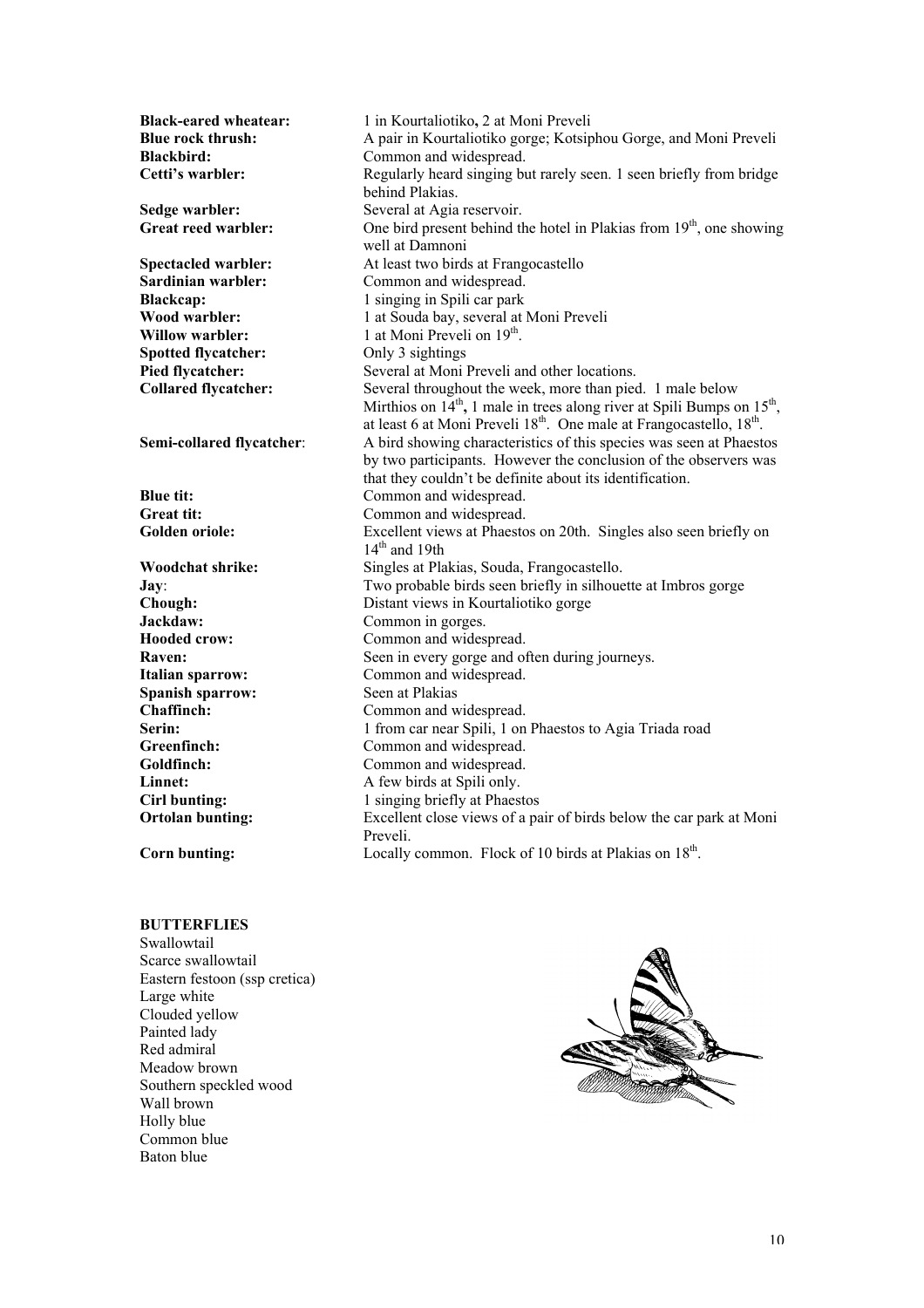# **OTHER NOTABLE INSECTS**

Egyptian locust Violet carpenter bee *Oxythyrea funesta,* a black and white chafer *Acrida ungarica*, a grasshopper that looks like a stick-insect

# **CRUSTACEANS**

Land crab *Potamon potamios* Damnoni

# **AMPHIBIANS AND REPTILES**

Tree frog – many heard in orange trees and around the taverna at Agia Reservoir Stripe-necked terrapin Balkan green lizard Erhard's wall lizard

# **MAMMALS**

Hare being hunted by dogs below Moni Preveli car park

### **PLANT LIST**

The following list comprises the more obvious plants seen and identified during the week. **Key and nomenclature:** Latin names of plants follows those used in *Flora of the Cretan Area* (Turland et al 1993) or as used in Mediterranean Wild Flowers (Blamey & Grey-Wilson 1993) follow in brackets. Also used as references: *The Orchids of Crete and Karpathos* by Albertis Antonis (a photoguide) and *Wild Flowers of Crete* by George Sfikas.

\* Endemic to Crete

# Introduced and not native to Crete and cultivated or planted species

# **1 SPERMATOPHYTES**

### **i) Gymnosperms**

# *Cupressaceae -* **Cypress Family**

*Cupressus sempervirens forma. horizontalis* Cypress *C. sempervirens forma. sempervirens* Funeral Cypress

### *Pinaceae –* **Pines**

#*Araucaria araucana* Norfolk Island pine (widely planted)

### **ii) Angiosperms**

### **a) Dicotyledons**

*Aizoaceae -* **Aizoon Family** *# Carpobrotus acinaciformis* Red Hottentot Fig # Carpobrotus edulis Hottentot Fig.

*Anacardiaceae* **- Pistacio Family** *Pistacia lentiscus* Mastic Tree

*Apocynaceae -* **Oleander Family** *Nerium oleander subsp. oleander* Oleander

# *Boraginaceae* **- Borage Family**

*Anchusa cretica* An alkanet *Anchusa italica (A. azurea)* Large Blue Alkanet *Borago officinalis* Borage *Cerinthe major* Honeywort *Cynoglossum cherifolium* A Hound's Tongue *Cynoglossum creticum* Blue Hound's Tongue *Echium angustifolium* Narrow-leaved Bugloss *Echium italicum subsp. biebersteinii* Pale Bugloss *Echium plantagineum* Purple Viper's Bugloss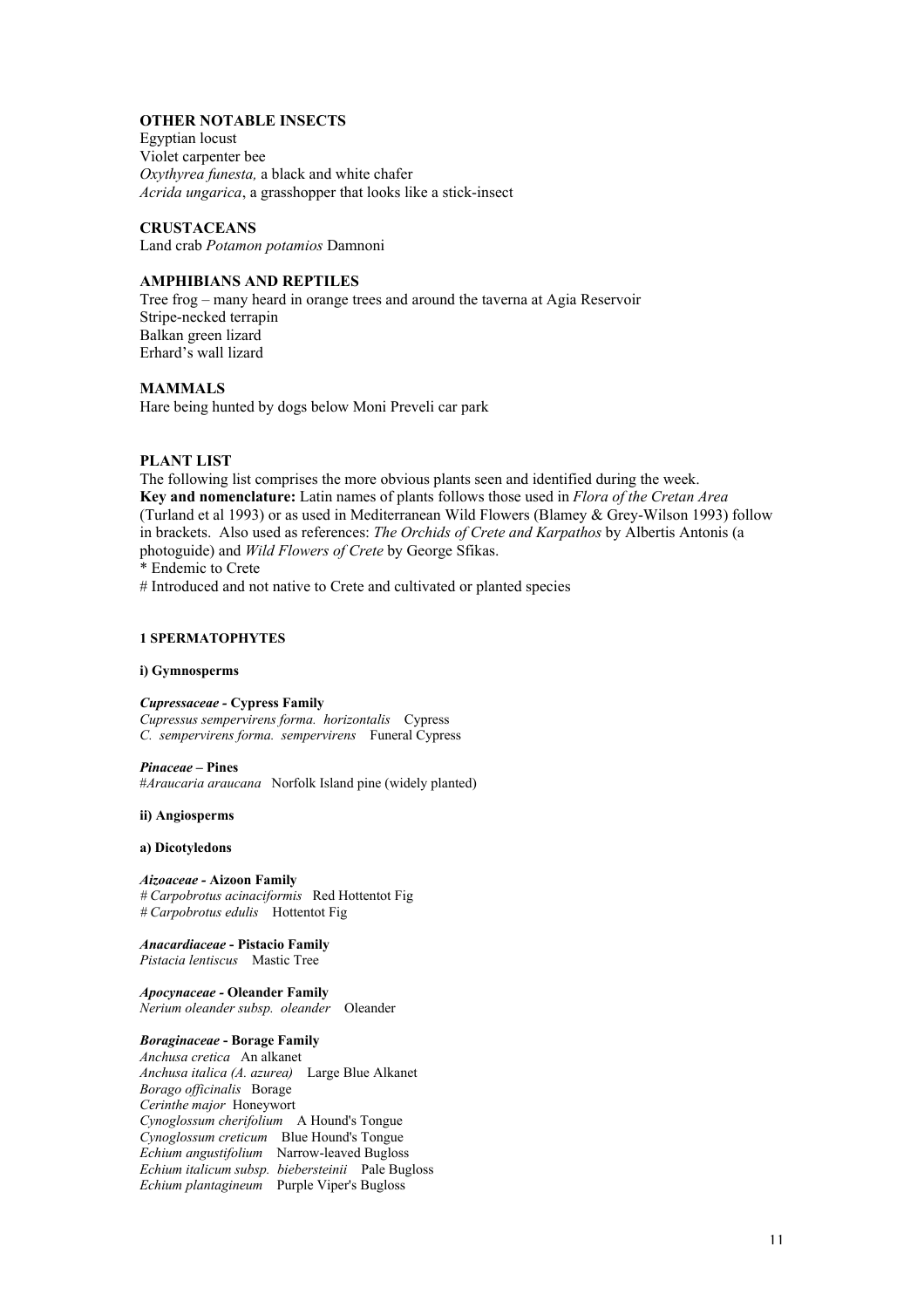*Onosma graeca* A Golden Drop *Symphytum creticum (Procopiania cretica)* Procopiania or Cretan gorge comfrey

*Cactaceae* **- Cactus Family** *# Opuntia ficus-barbarica (O. ficus-indica)* Prickly Pear

*Campanulaceae* **- Bellflower Family** *\* Petromarula pinnata* Cretan Wall Lettuce

### *Caprifoliaceae -* **Honeysuckle Family**

*# Lonicera periclymenum* Honeysuckle *# Sambucus nigra* Elder

# *Caryophyallaceae* **- Pink Family**

*Silene bellidifolia Silene colorata subsp colorata*

### *Cistaceae* **- Rockrose Family**

*Cistus creticus* Cretan Cistus *Cistus salvifolius* Sage-Leaved Cistus *Fumana sp*

# *Compositae* **- Daisy Family**

*Anthemis rigida subsp. rigida* Rayless Chamomile *Astericus aquaticus* Yellow sea aster *Asteriscus spinosa (Pallensis spinosa) Bellis annua* Annual daisy *Calendula arvensis* Field Marigold *Chrysanthemum coronarium var.coronarium* Crown Daisy *C. coronarium var. discolor* Crown Daisy *Chrysanthemum segetum* Corn marigold *Galactites tomentosa* Mediterranean Thistle *Helichrysum stoechas* Curry plant *Phagnalon rupestre (P. graecum)* Shrubby cudweed *Scorzonera cretica* Cretan vipers grass *Silybum marianum* Milk thistle *Tragopogon sinuatus (T. porrifolius)* Wild Salsify

# *Convolvulaceae* **- Bindweed Family**

*Convolvulus althaeoides* Mallow-leaved Bindweed *Cuscuta epithymum* Dodder

### *Crassulaceae* **- Stonecrop Family**

*Umbilicus parviflorus* Small-Flowered Navelwort

# *Cruciferaceae* **- Cress Family**

*Biscutella didyma* Buckler Mustard *Cakile maritima* Sea rocket *Capsella bursa-pastoralis* Shepherd's purse *Matthiola tricuspidata* 3-horned stock *\*Ricotia cretica* Ricotia *Sinapsis arvensis* Charlock

### *Cucurbitaceae* **- Cucumber Family**

*Ecballium elaterium* Squirting cucumber

*Dioscoraceae* **- Yam Family**

*Tamus communis* Black Bryony

# *Euphorbiaceae* **- Spurge Family**

*Euphorbia acanthothamnos* Greek Spiny Spurge *Euphorbia characias* Mediterranean Spurge *Euphorbia dendroides* Tree Spurge *Euphorbia helioscopia* Sun Spurge *# Ricinus communis* Castor Oil Plant *Mercurialis annua* Annual mercury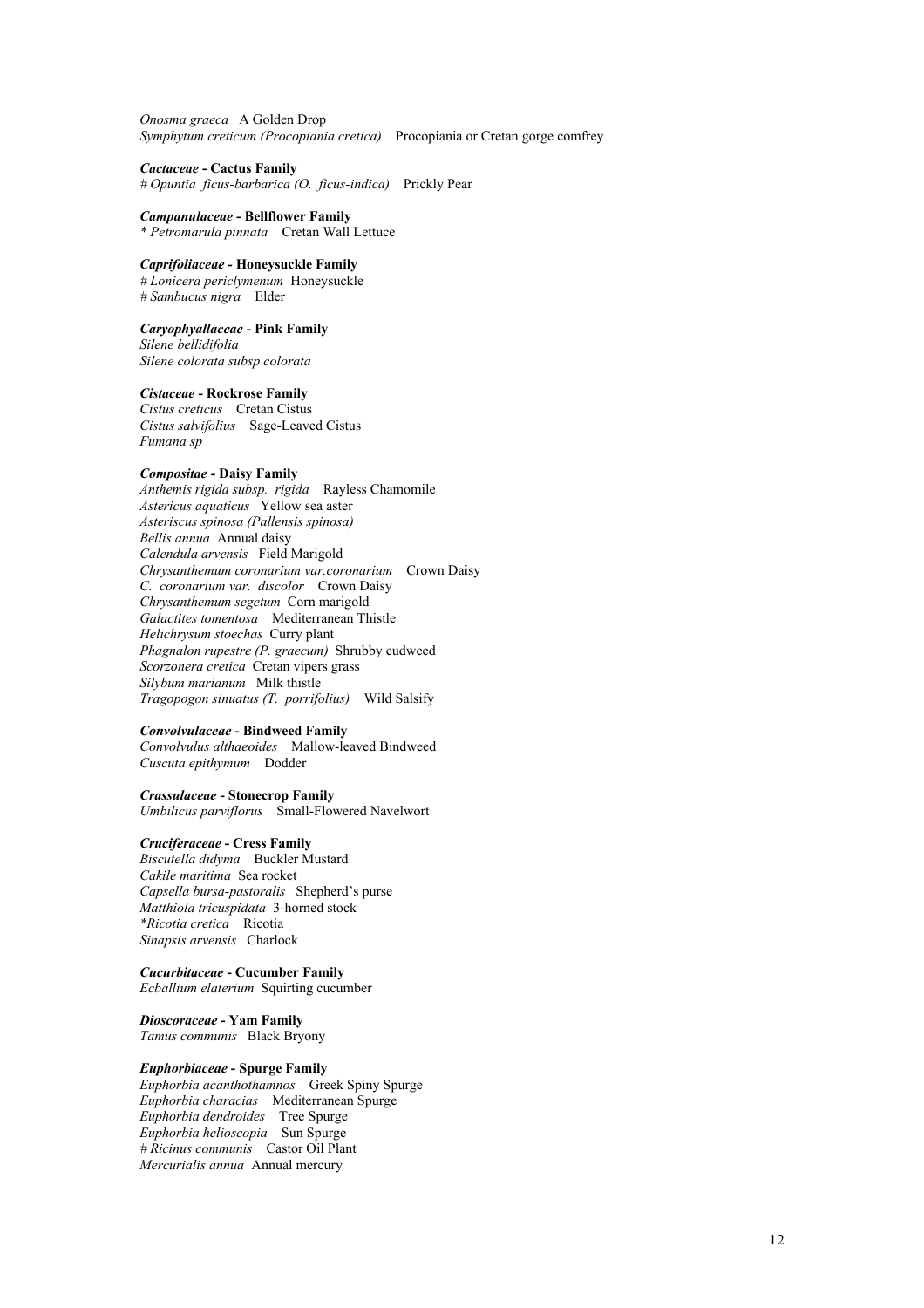# *Gentianaceae* **- Gentian Family**

*Blackstonia perfoliata* Yellow-wort

# *Geraniaceae* **- Geranium Family**

*Erodium circutarium* Storksbill *Erodium gruinum* Long-beaked Storksbill *Erodium moschatum* Musk storksbill *Geranium dissectum* Cut-leaved Cranebill *Geranium lucidum* Shining Cranesbill *Geranium molle* Dovesfoot cranesbill *Geranium purpureum* Little robin *Geranium rotundifolium* Round-leaved cranesbill

### *Guttiferae -* **Hypericum Family**

*Hypericum empetrifolium subsp. empetrifolium* Shrubby St. John's Wort

### *Labiatae* **- Mint Family**

*Coridothymus capitatus (Thymus capitatus)* Shrubby Thyme ? *Lamium amplexicaule* Henbit hemp-nettle *Lavandula stoechas* French lavender *Marrubium vulgare* White horehound *Phlomis fruticosa* Jerusalem Sage *Prasium majus* Spanish Hedge-nettle *Salvia fruticosa* Three-Leaved Sage *Satureja thymbra* Savory (Satureia in Blamey) *Stachys sp* Clary sp

### *Leguminosae* **- Pea Family**

*# Acacia spp* Mimosa *Anthyllus hermanniae* (spiny broom-like bush) *Anthyllus vulneraria ssp.praepropera* Red (Mediterranean) Kidney Vetch *Bituminaria bituminosa (Psoralea bituminosa)* Pitch Trefoil *Calicotome villosa* Hairy Thorny Broom *Cercis siliquastrum* Judas tree *Ceratonia siliqua* Carob Tree *Coronilla cretica* Cretan crown vetch *\* Ebenus creticus* Shrubby Sainfoin (Cretan ebony) *Hippocrepis multisiliquosa?* A horseshoe vetch *Hymenocarpus circinnatus* (*Medicago circinnata*) Disk trefoil *Lathyrus aphaca* Yellow vetchling *Lupinus micranthus* Hairy Lupin *Medicago arborea* Tree Medick *Medicago arabica* Spotted Medick *Medicago (intertexta) ciliaris* a medick *Medicago coronata* another medick *Medicago littoralis* 'coastal' medick *Medicago marina* Sea Medick *Medicago orbicularis* Large Disk Medick *Medicago polymorpha* toothed medick *Medicago scutellata* snail medick, another large disk medick (with glandular hairs on pods) *Medicago truncatulata* yet another medick *Onobrychis aequidentata Onobrychis caput-galli* Cockscomb sainfoin *Robina pseudacacia* False acacia *Spartium junceum Tetragonolobus purpureus* Asparagus Pea *Trifolium campestre* Hop trefoil *Trifolium stellatum* Star Clover *Trifolium tomentosum* Woolly Trefoil *Trifolium uniflorum* One-Flowered Clover *Tripodion tetraphyllum (Anthyllis tetraphyllum)* Bladder Vetch *Vicia hybrida* Hairy yellow vetchling *Vicia lutea* Yellow vetch *Vicia sativa agg* Common vetch

# *Linacea -* **Flax Family**

*Linum arboreum* Tree Flax (=shrubby flax)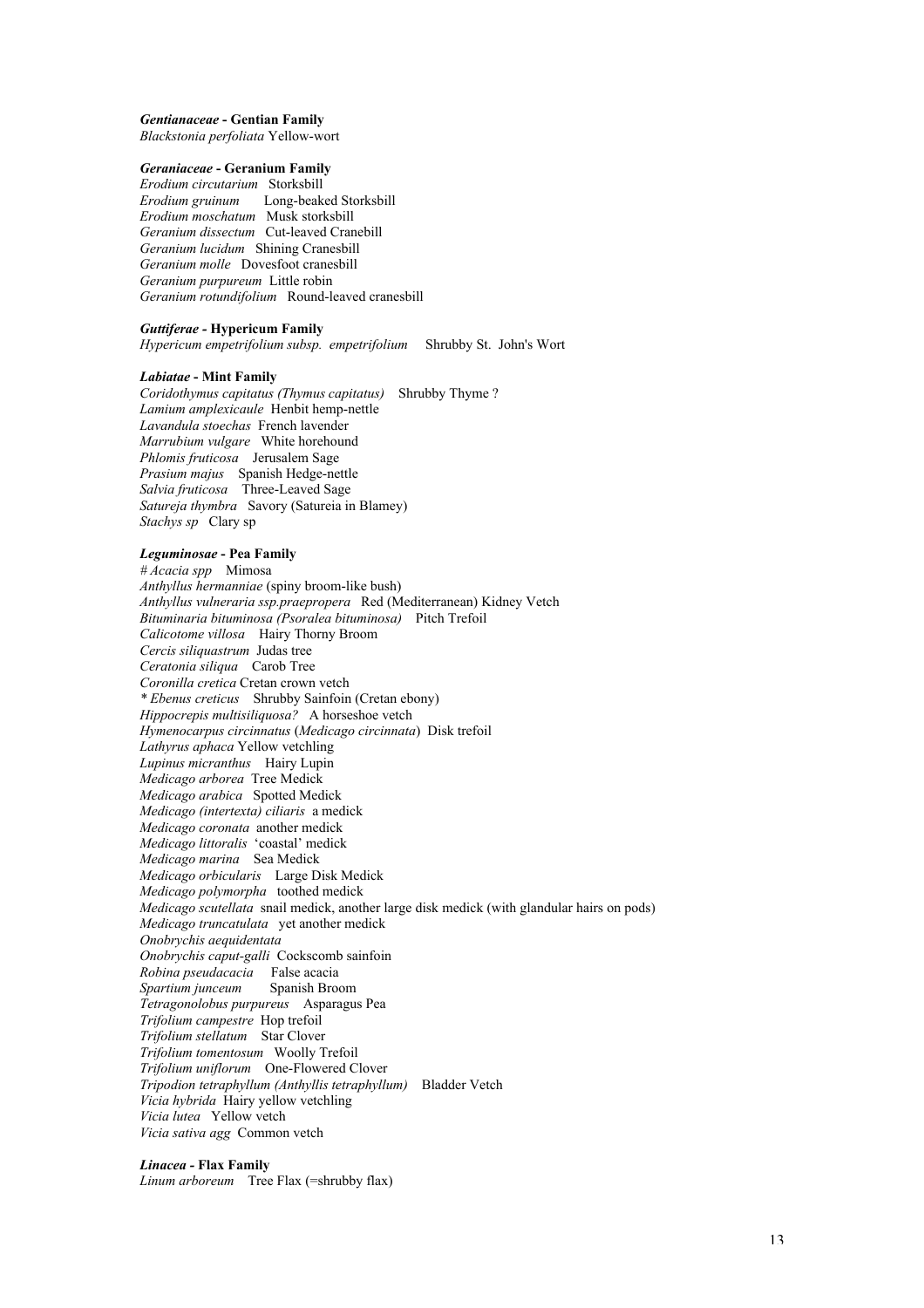*Linum bienne* Pale Flax

# *Lythracea -* **Loosestrife Family**

*Lythrum junceum*

### *Malvaceae* **- Mallow Family** *Lavatera cretica* Lesser Tree Mallow *Malva sylvestris* Common Mallow

*Meliaceae -* **Persian Lilac family** *# Melia azedarach* Indian bead tree or Persian lilac

### *Moraceae -* **Fig Family**

*Ficus carica* Fig *# Morus alba* White Mulberry

*Myrtaceae -* **Myrtle Family** *Myrtus communis subsp communis* Common Myrtle

### *Oleaceae* **- Olive Family**

*Jasminum fruticans* Wild jasmine *Olea europaea subsp. europaea* Olive

*Orobanchaceae* **- Broomrape Family** *Orobanche ramosa* Branched Broomrape

*Oxalidaceae* **- Sorrel Family** *# Oxalis pes-caprae* Bermuda Buttercup

*Papaveraceae -* **Poppy Family** *Glaucium flavum* Yellow-Horned Poppy *Papaver rhoeas* Common Poppy

**Pittospoacea – Pittosporum family** # *Pittosporum tobira* Pittosporum

*Platanaceae* **- Plane Tree Family** *Platanus orientalis* Oriental Plane

### *Primulaceae* **- Primrose Family**

*Anagallis arvensis* Scarlet Pimpernel (Scarlet and blue forms) *\*Cyclamen creticum* Cretan Cyclamen

### *Ranunculaceae* **- Buttercup Family**

*Anemone coronaria* Crown Anemone *Ranunculus asiaticus* Turban Buttercup *Ranunculus gracilis*

# *Resedaceae* **- Mignonette Family**

*Reseda alba* White Mignonette *Reseda lutea* Wild Mignonette

# *Rosaceae* **- Rose Family**

*Pyrus amygdaliformis* Almond-leaved pear *Rubus sanctus* Bramble *Sanguisorba minor subsp. verrucosa* Mediterranean Salad Burnet *Sarcopterium spinosum* Thorny Burnet

*Rubiaceae -* **Bedstraw Family** *Sharardia arvensis* Field Madder

# *Rutaceae -* **Rue Family**

*# Citrus limon* Lemon *# Citrus sinensis* Orange

*Santalaceae-* **Sandalwood family** *Osyris alba* Osyris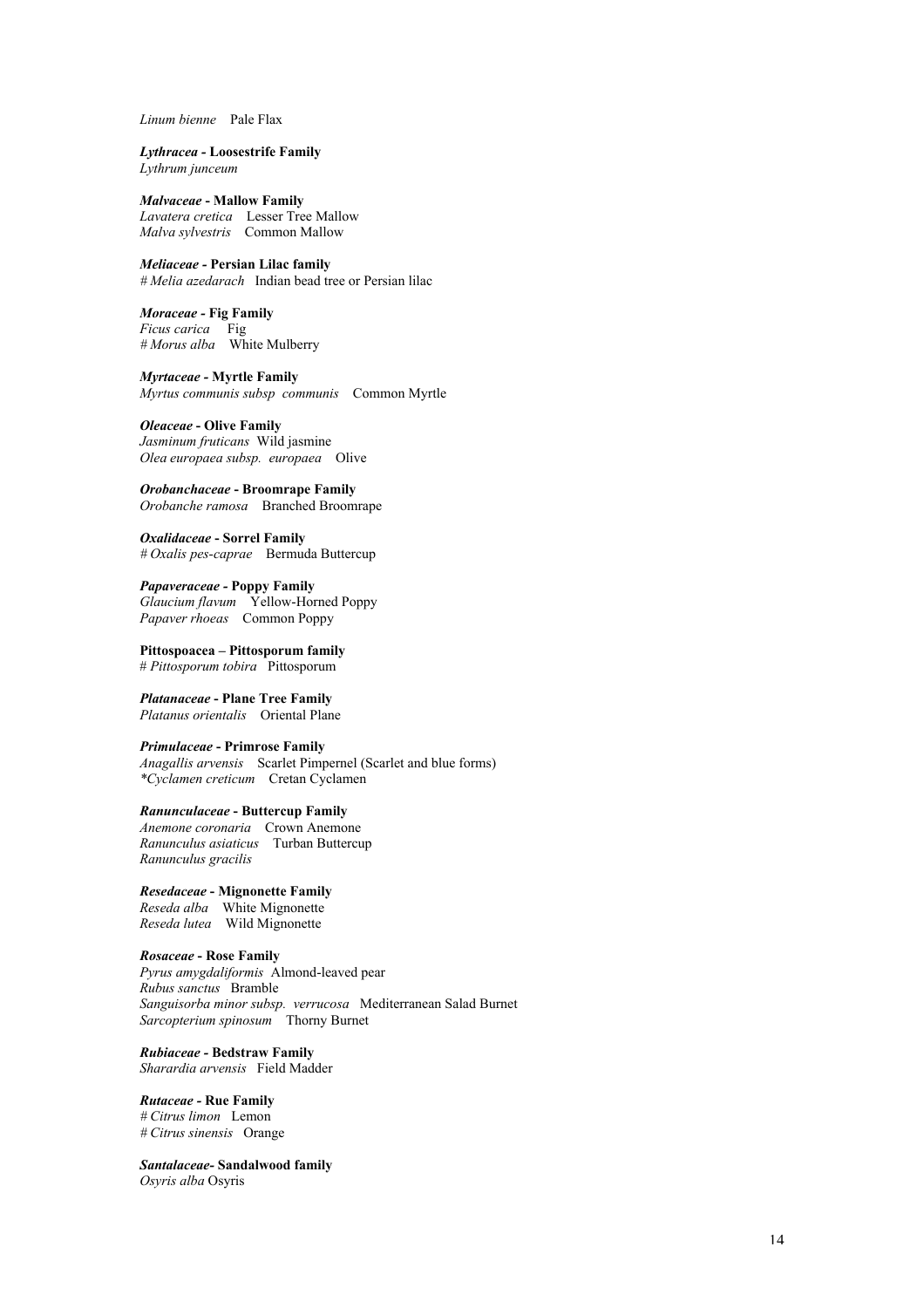# *Scrophulariaceae* **- Figwort Family**

*Bellardia trixago* Bellardia *Linaria pelisseriana* Jersey Toadflax *Misopates orontium* Lesser Snapdragon (= weasel's snout) *Parentucellia latifolia* A bartsia *Parentucellia viscosa* Yellow Bartsia *Scrophularia lucida* Shining Figwort *Scrophularia peregrinum* Nettle-leaved Figwort *\* Verbascum arcturus* Hanging Mullein *Verbascum sinuatum Verbascum pulverulentum* Hoary mullein

### *Solanaceae* **- Potato Family**

*Hyoscyamus albus* White Henbane *Solanum nigrum* Black nightshade

*Styracaceae* **- Storax Family** *Styrax officinalis* Storax

*Tamaricaceae* **- Tamarix Family** *Tamarix smyrnensis* Tamarisk

*Thymelaeaceae* **- Daphne Family** *Daphne sericea Thymelaea hirsuta* Thymelea

### *Umbelliferae* **- Carrot Family**

*Bupleurum sp* A thorow-wax (at Spili) *Daucus carota* Wild Carrot *Eryngium creticum* Cretan eryngo *Ferula communis subsp. communis* Giant Fennel *Foeniculum vulgare* Fennel *Oenanthe globulosa* Mediterranean water dropwort *Scandix pecten-veneris* Shepherd's needle *Smyrnium olusatrum* Alexanders *Tordylium apulum* Mediterranean Hartwort (equally 2-lobed petals) *Tordylium officianale* a hartwort (with unequally lobed petals)

### *Urticaceae -* **Nettle Family**

*Parietaria judaica* Pellitory of the Wall *Urtica urens* Annual nettle *Urtica pilulifera* Roman Nettle

### *Valerianaceae* **- Valerian Family**

*\*Valeriana asarifolia* Cretan Valerian *Valeriana rubra* Red valerian *Valeriana sp* A small pink valerian *Valerianella sp (discoidea?)* A Corn Salad

*Verbenaceae* **- Verbena Family** *Verbena officinalis* Vervain

*Vitaceae* **- Vine Family** *Vitus vinifera subsp. vinifera* Grape Vine

### **b) Monocotyledons**

*Agavaceae* **- Agave Family** *# Agave americana* Century Plant

*Amaryllidaceae -* **Daffodil Family** *Pancratium maritimum* Sea Daffodil (leaves only)

*Araceae* **- Arum Family** *Arisarum vulgare* Friars Cowl